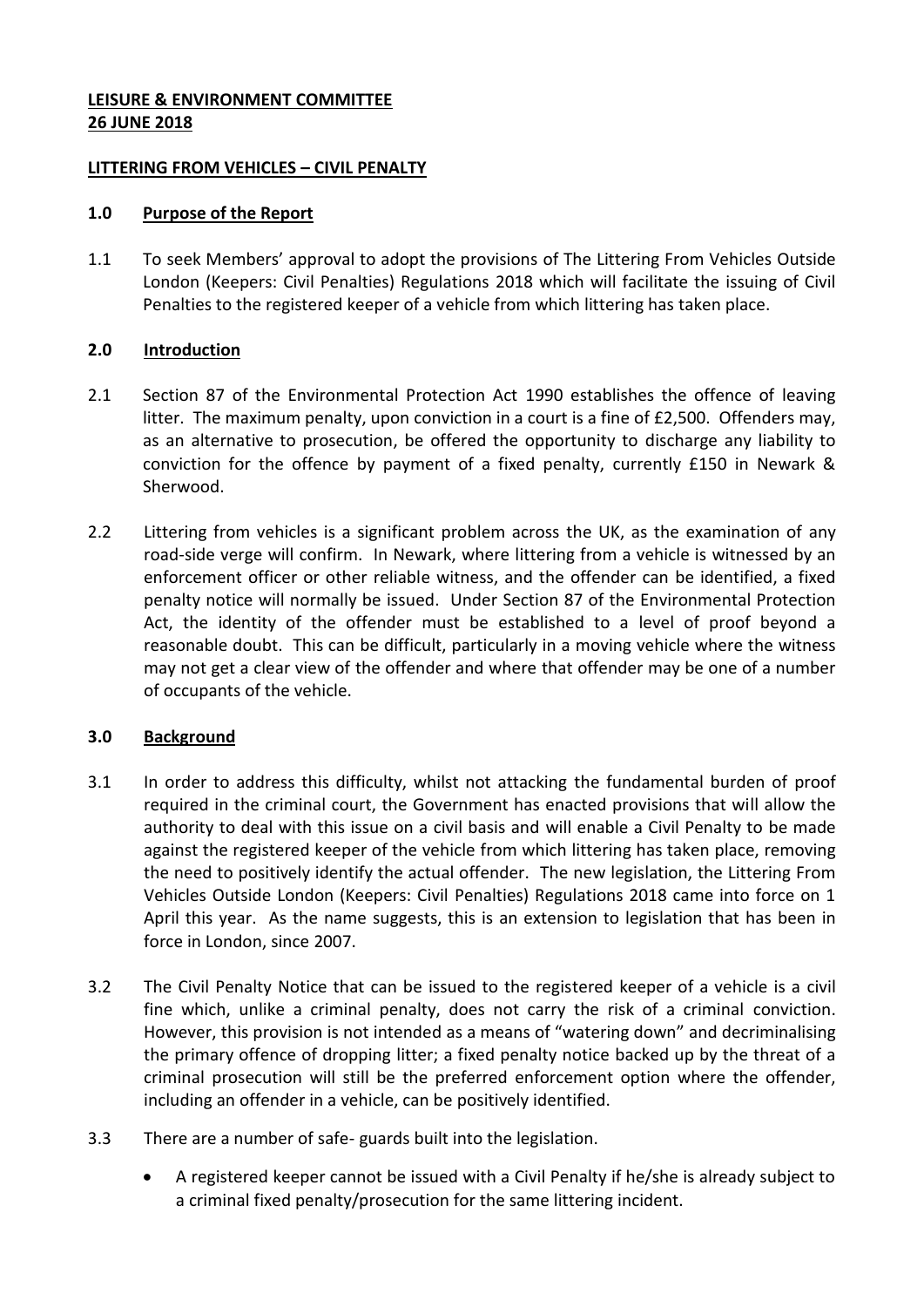- A registered keeper cannot be issued with a Civil Penalty if another individual is the subject of a criminal fixed penalty/prosecution for the same littering incident.
- A registered keeper cannot be issued with a Civil Penalty if, at the time of the littering incident, they were operating a vehicle hire business and the vehicle was hired out under a hire agreement.
- The Regulations do not apply to public service vehicles, hackney carriages and private hire vehicles in circumstance where the offence was committed by a passenger.
- 3.4 The amount of the Civil Penalty is set, by the legislation, to be the same as the amount the local authority has resolved to charge for a criminal fixed penalty under section 88 of the Environmental Protection Act 1990 – including any early payment discounts the authority may have resolved to make. In the case of Newark & Sherwood District Council, this amount is currently set at £150, with a reduction to £75 if paid within 14 days. Unlike a criminal fixed penalty, if the Civil Penalty is not paid (subject to exhausting the appeals process mentioned below) within 28 days, the penalty increases by 100%, to £200. The Civil Penalty amount is recoverable as a civil debt.
- 3.5 Under the new legislation, the recipient of a Civil Penalty has a two-stage right of appeal against the issuing of the penalty notice. In the first instance, appeal against the notice may be made by a written representation to the Council. This appeal must be made within 28 days of receipt of the Civil Penalty Notice. The Council may choose either to uphold or reject the appeal. Where the Council decides to reject the appeal, the Council must serve a notice of rejection upon the person making the representation within 30 days beginning on the day that the representation is received. The rejection notice must state the Council's decision and detailed reasons for rejection and it must state that the person has a further right of appeal to the Adjudicator, together with details of the form and manner in which the appeal may be made and that the Adjudicator has the power to award costs against the appellant. The recipient of the notice must then be allowed a further 28 days to pay the penalty, or make a further appeal.
- 3.6 Where a Civil Penalty Notice has been upheld, has not been appealed and remains unpaid, civil debt recovery proceedings may be commenced. There are a total of twelve grounds (Grounds A to L) upon which an appeal may be made, these are listed in **Appendix 1** to this report.
- 3.7 A person served with a rejection notice may then appeal to an Adjudicator, normally within 28 days. The legislation indicates that the Adjudicator for the littering Civil Penalty Notice is the same as that appointed to adjudicate in appeals relating to parking matters, that is, the Nottinghamshire Traffic Penalty Tribunal.
- 3.8 The Adjudicator, upon consideration of the circumstances of the case, must allow the appeal if she/he is satisfied that one of the twelve prescribed grounds for appeal applies. Where the appeal is allowed, the Adjudicator may give written directions to the Council which the adjudicator considers appropriate for the purpose of giving effect to the adjudicator's decision. In these circumstances, the Council must abide by the Adjudicator's decision.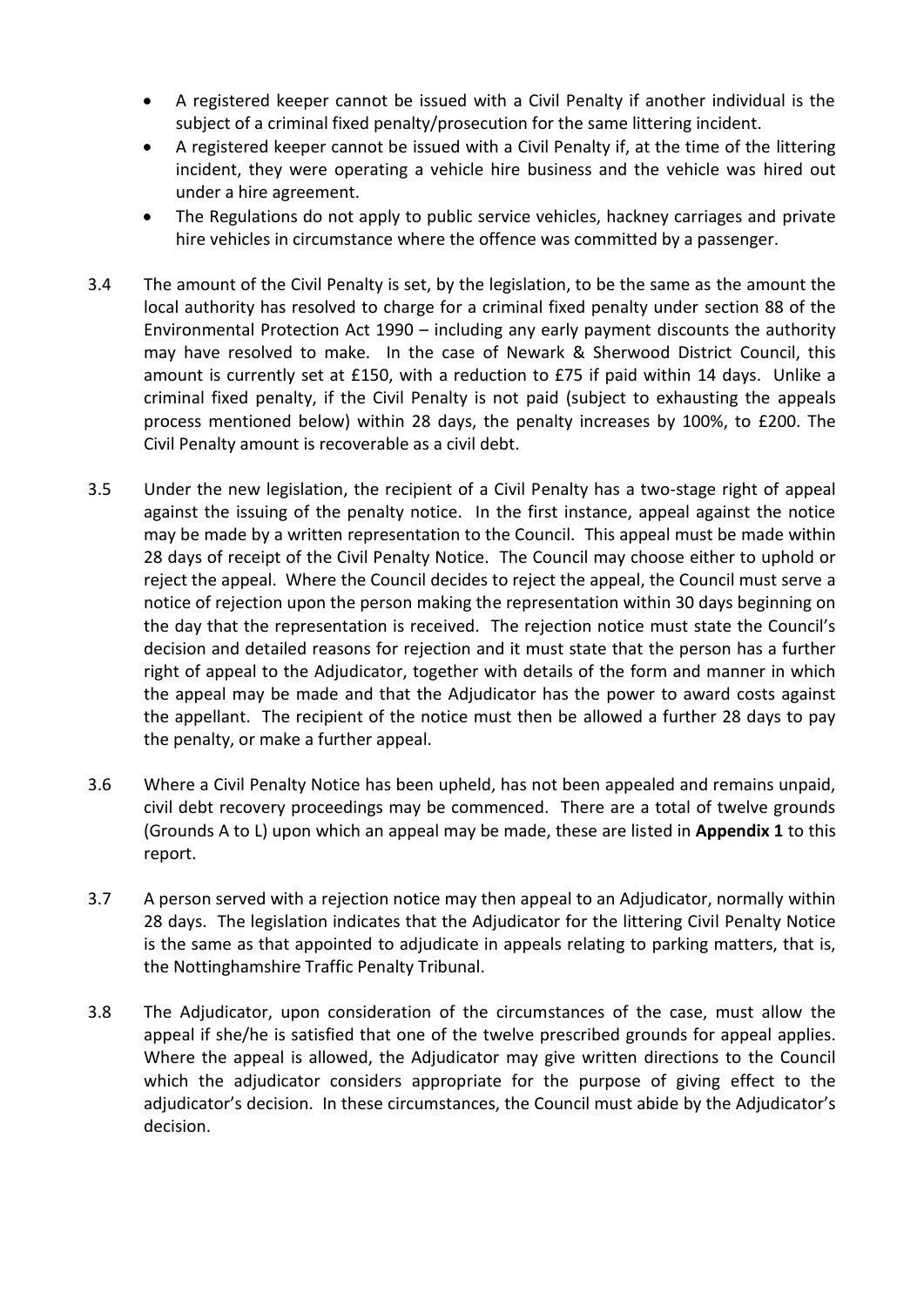- 3.9 Where the Adjudicator believes that there are compelling reasons why the Civil Penalty Notice should be cancelled, even although none of the twelve grounds for appeal apply, she/he may write to the Council with a recommendation that it is cancelled. In these circumstances, the Council must consider any observations made by the Adjudicator, but need not cancel the penalty. Where such a recommendation is made, the Council must inform both the appellant and the Adjudicator, within 35 days, whether the Council accepts the Adjudicator's recommendation and, where it does, that the Civil Penalty Notice is cancelled, and where it does not, the reason for not accepting the recommendation. No further appeal can be made against the Council's decision.
- 3.10 Under regulation 10 of the Littering From Vehicles Outside London (Keepers: Civil Penalties) Regulations 2018 a litter authority may authorise a person (an "authorised officer") to perform on its behalf any of the functions conferred on it by regulation 4 (penalty notices). The authorisation must be in writing.

### **4.0 Proposals**

- 4.1 The new powers contained within The Littering From Vehicles Outside London (Keepers: Civil Penalties) Regulations 2018 are a useful addition to the Council's existing enforcement powers against littering. It is, therefore, proposed to put in place a mechanism to adopt these powers in Newark & Sherwood.
- 4.2 The process to be adopted by a local authority for the internal appeals procedure is not specified within the legislation and Councils are therefore permitted to decide upon a procedure that best suits local needs.
- 4.3 It is proposed that first stage appeal will normally be accepted by way of written representation and will be considered by a Council officer at the level of Business Manager or above. This would normally be the Business Manager – Public Protection, but in the event of the Business Manager – Public Protection being the officer who has witnessed the littering offence, or being on leave, an alternative Business Manager will be selected. The appointed Business Manager will, however, have the discretion to accept representations by other means, for example verbally, if this would further the aims of natural justice. The appointed Business Manager will prepare a written decision notice, together with reasons, in order to advise the appellant of the Council's decision, should the appeal be rejected.
- 4.4 As detailed in paragraph 3.5 above, the second stage of the appeal process open to the recipient of a Civil Penalty Notice is to the Traffic Penalty Tribunal. It is, therefore, proposed that this Council enters into a formal agreement with the Nottinghamshire Traffic Penalty Tribunal to act as this Council's Adjudicator. It is also noted that an adjudicator has power to award costs against a person appealing against the decision set out in the notice of rejection.
- 4.5 It is further proposed, as a civil penalty is recoverable as a civil debt, that details of the recipient of the penalty notice will be forwarded to the Council's Debt Recovery Team for recovery through the Council's established debt recovery procedures. The amount of the civil penalty (£200 if the recipient has failed to pay in a timely manner) is relatively small and it may not be cost effective to recover such a debt in all circumstances. However, the reasons for such penalties arise due to a criminal act (albeit not necessarily by the recipient of the civil fixed penalty notice) and the integrity of the punishment system for littering will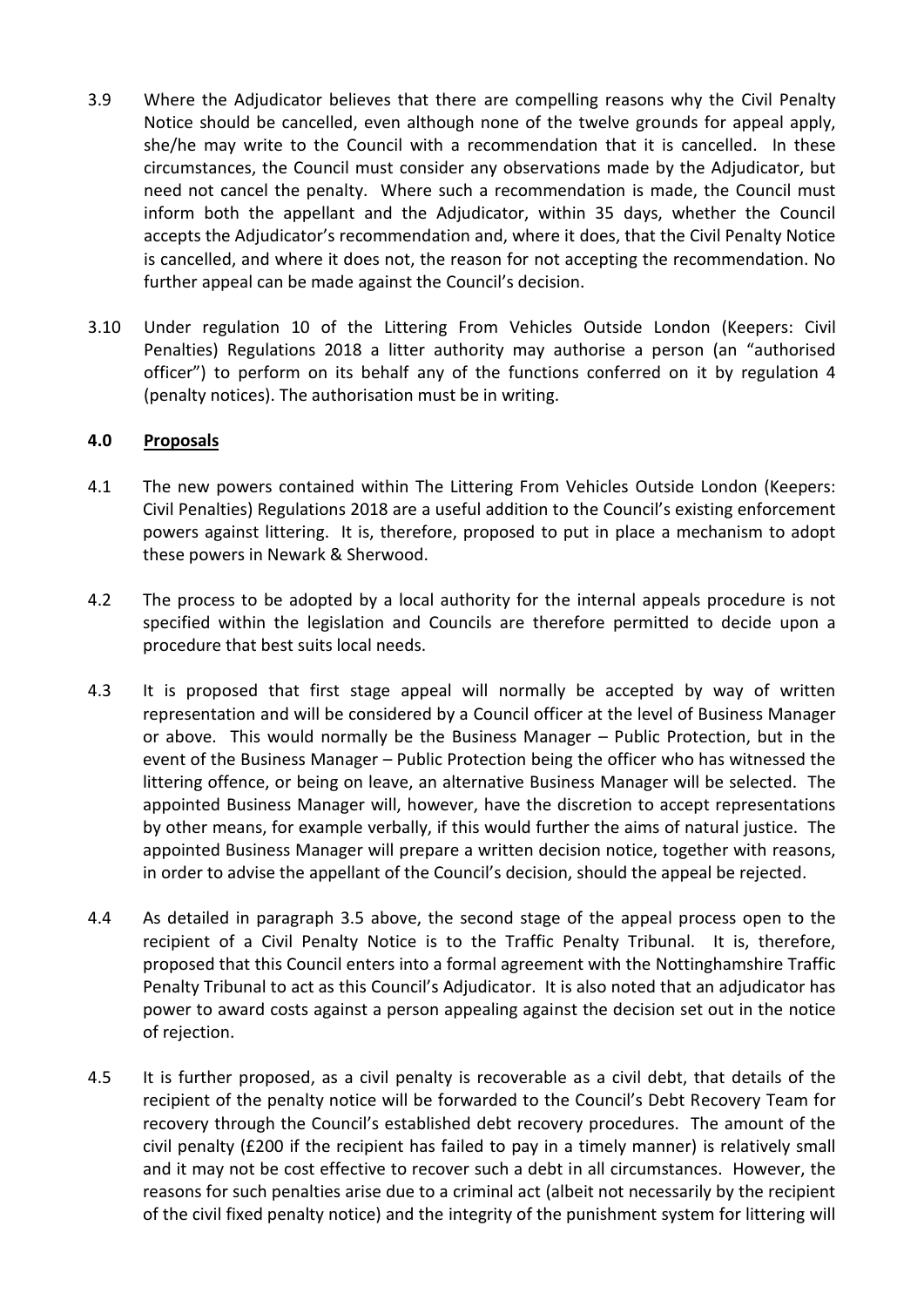be compromised if rigorous efforts are not made to recover these debts. For this reason, it is proposed that such debts will only be written off in exceptional circumstances, the decision will not be made purely on a cost- benefit basis and will be referred to a Business Manager for approval before any decision is made to write off such a debt.

- 4.6 The amount of the Civil Penalty Notice under this legislation (and thus, the amount of the criminal Fixed Penalty Notice for littering) will be £100 and that this amount is reviewed annually as part of the existing Fees & Charges process.
- 4.7 It is further proposed that the new powers, if adopted, will be brought into force in Newark & Sherwood on 1 August 2019 or when all working processes have been set up and the Tribunal Appeals procedure has been agreed with the Nottinghamshire Traffic Penalty Tribunal as Adjudicator, whichever is later. This will be preceded by information and publicity to make the public aware of these new powers prior to implementation.
- 4.8 Finally, it is proposed that officers with appropriate experience and training will be authorised in writing under this legislation to carry out such enforcement duties.

# **5.0 Equalities Implications**

5.1 No adverse impacts on Equality have been identified in the drafting of this report. The Councils adopted policy on the issue of criminal fixed penalty notices will be applied to the issue of civil fixed penalty notices under this legislation.

#### **6.0 Financial Implications**

6.1 There is likely to be a relatively small income associated with this new power, although this may be offset by the costs associated with administering the civil debt recovery process. It is not proposed to set a specific income budget as it is not desirable have a target for fixed penalty charges. The regulations require, as they do for existing criminal fixed penalty notices for littering, that any income is ring-fenced and may only be used to fund litter enforcement activities.

#### **7.0 Community Plan – Alignment to Objectives**

- 7.1 Dropped litter, including that dropped from vehicles, has a significant adverse impact on the amenity of the general environment, it is disheartening to the population in general, is expensive for the Council to clean away, and encourages the view within certain groups within the population that other environmental crimes, such as fly-tipping and graffiti, will be tolerated. Any legislation that encourages those who have it within their power to prevent littering from vehicles, such as the registered keeper, is to be welcomed.
- 7.2 Objective one of the Council's Community Plan is 'Improve the cleanliness and appearance of the local environment''. The actions proposed will help to deliver this objective

#### **8.0 RECOMMENDATIONS that:**

**(a) Members agree to adopt the powers contained in The Littering From Vehicles Outside London (Keepers: Civil Penalties) Regulations 2018 as detailed in sections**